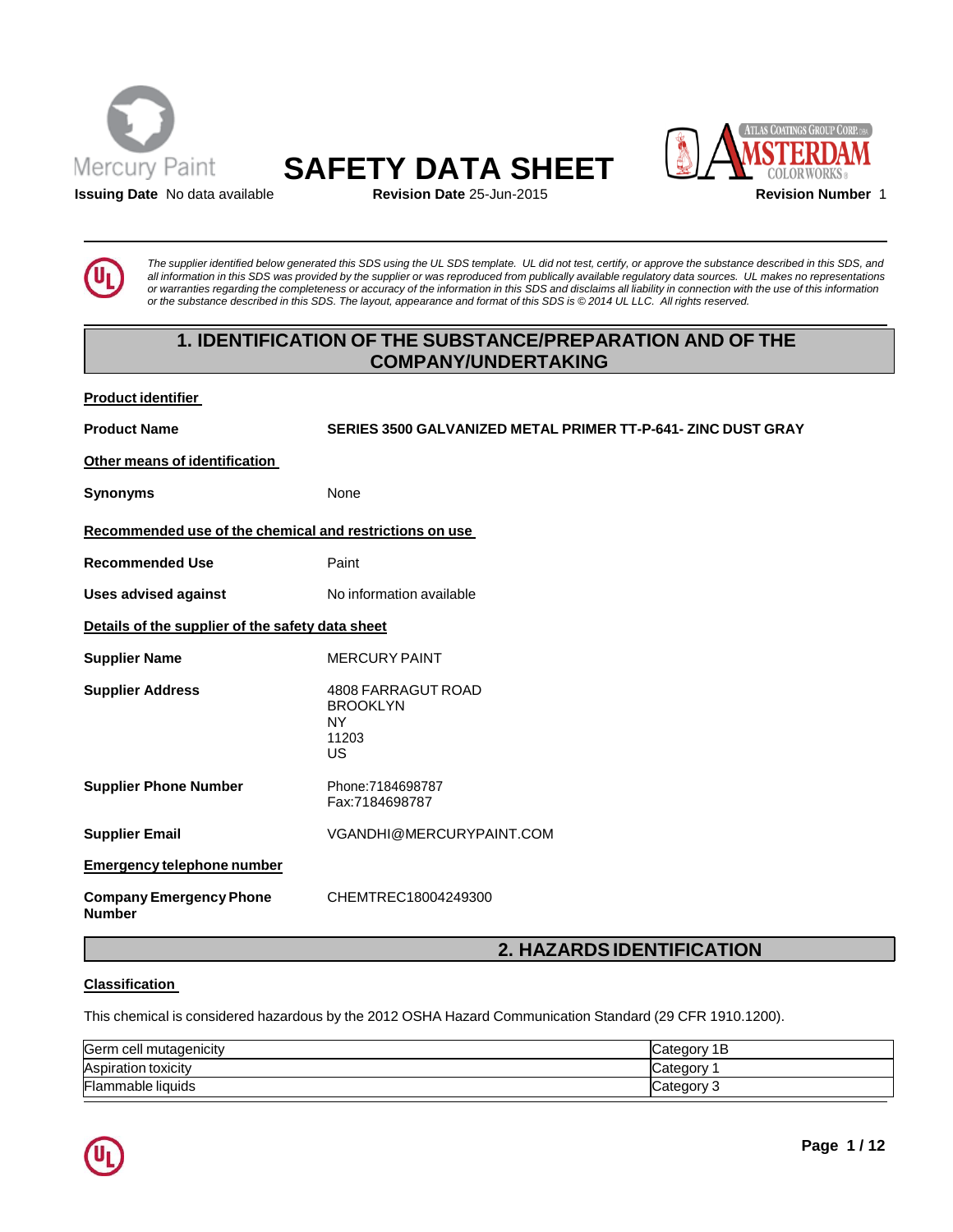### **GHS Label elements, including precautionary statements**



# **Precautionary Statements - Prevention**

Obtain special instructions before use Do not handle until all safety precautions have been read and understood Use personal protective equipment as required Keep away from heat/sparks/open flames/hot surfaces. - No smoking Keep container tightly closed Ground/bond container and receiving equipment Use explosion-proof electrical/ ventilating/ lighting/ equipment Use only non-sparking tools Take precautionary measures against static discharge

### **Precautionary Statements - Response**

IF exposed or concerned: Get medical advice/attention

#### **Skin**

IF ON SKIN (or hair): Remove/Take off immediately all contaminated clothing. Rinse skin with water/shower

### **Ingestion**

IF SWALLOWED: Immediately call a POISON CENTER or doctor/physician Do NOT induce vomiting

#### **Fire**

In case of fire: Use CO2, dry chemical, or foam for extinction

### **Precautionary Statements - Storage**

Store locked up Store in a well-ventilated place. Keep cool

### **Precautionary Statements - Disposal**

Dispose of contents/container to an approved waste disposal plant

### **Hazards not otherwise classified (HNOC)**

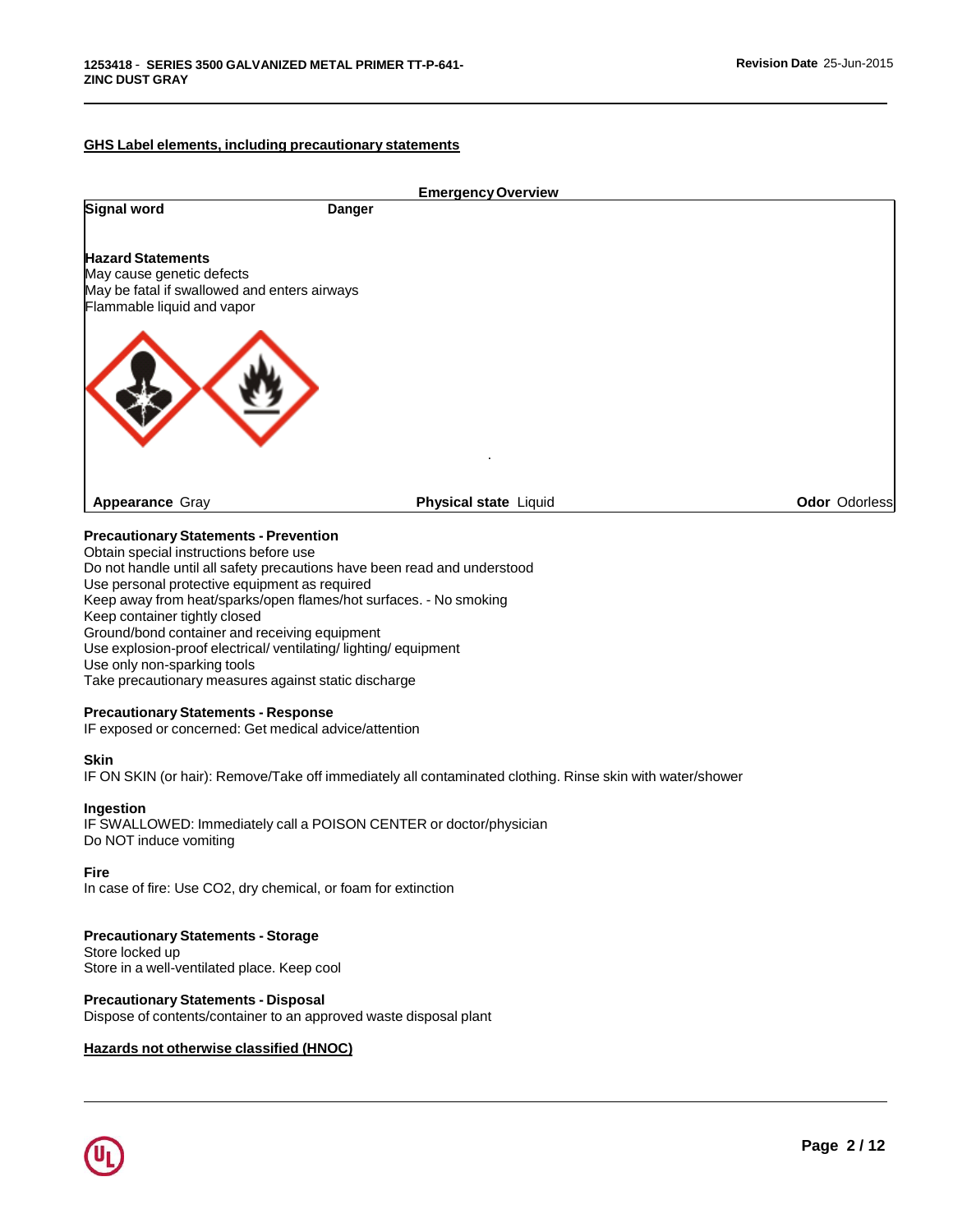### Not applicable

### **Unknown Toxicity**

21.028% of the mixture consists of ingredient(s) of unknown toxicity

#### **Other information**

Very toxic to aquatic life with long lasting effects PROLONGED OR REPEATED CONTACT MAY DRY SKIN AND CAUSE IRRITATION

#### **Interactions with Other Chemicals**

No information available.

.

# **3. COMPOSITION/INFORMATION ON INGREDIENTS**

| <b>CAS No</b> | Weight-%  | <b>Trade Secret</b> |
|---------------|-----------|---------------------|
| 7440-66-6     | $30 - 60$ |                     |
| 8052-41-3     | $10 - 30$ |                     |
| 1314-13-2     | $10 - 30$ |                     |
| 8001-26-1     | 1 - 5     |                     |
|               |           |                     |

\*The exact percentage (concentration) of composition has been withheld as a trade secret

# **4. FIRST AID MEASURES**

### **First aid measures**

| <b>General Advice</b>              | Immediate medical attention is required. Show this safety data sheet to the doctor<br>in attendance.                                                                                                                                                                                                                                                                                                              |
|------------------------------------|-------------------------------------------------------------------------------------------------------------------------------------------------------------------------------------------------------------------------------------------------------------------------------------------------------------------------------------------------------------------------------------------------------------------|
| Eye contact                        | Rinse immediately with plenty of water, also under the eyelids, for at least 15<br>minutes. Keep eye wide open while rinsing. Do not rub affected area. Remove<br>contact lenses, if present and easy to do. Continue rinsing.                                                                                                                                                                                    |
| <b>Skin contact</b>                | Wash off immediately with soap and plenty of water while removing all<br>contaminated clothes and shoes.                                                                                                                                                                                                                                                                                                          |
| <b>Inhalation</b>                  | Aspiration into lungs can produce severe lung damage. If breathing has stopped,<br>give artificial respiration. Get medical attention immediately. Remove to fresh air.<br>Avoid direct contact with skin. Use barrier to give mouth-to-mouth resuscitation. If<br>breathing is difficult, (trained personnel should) give oxygen. Seek immediate<br>medical attention/advice. Delayed pulmonary edema may occur. |
| Ingestion                          | Aspiration hazard if swallowed - can enter lungs and cause damage. Do NOT<br>induce vomiting. If vomiting occurs spontaneously, keep head below hips to<br>prevent aspiration. Rinse mouth immediately and drink plenty of water. Never give<br>anything by mouth to an unconscious person. Call a physician or poison control<br>center immediately.                                                             |
| Self-protection of the first aider | Ensure that medical personnel are aware of the material(s) involved, take<br>precautions to protect themselves and prevent spread of contamination. Avoid<br>direct contact with skin. Use barrier to give mouth-to-mouth resuscitation. Use<br>personal protective equipment as required. Wear personal protective clothing (see                                                                                 |

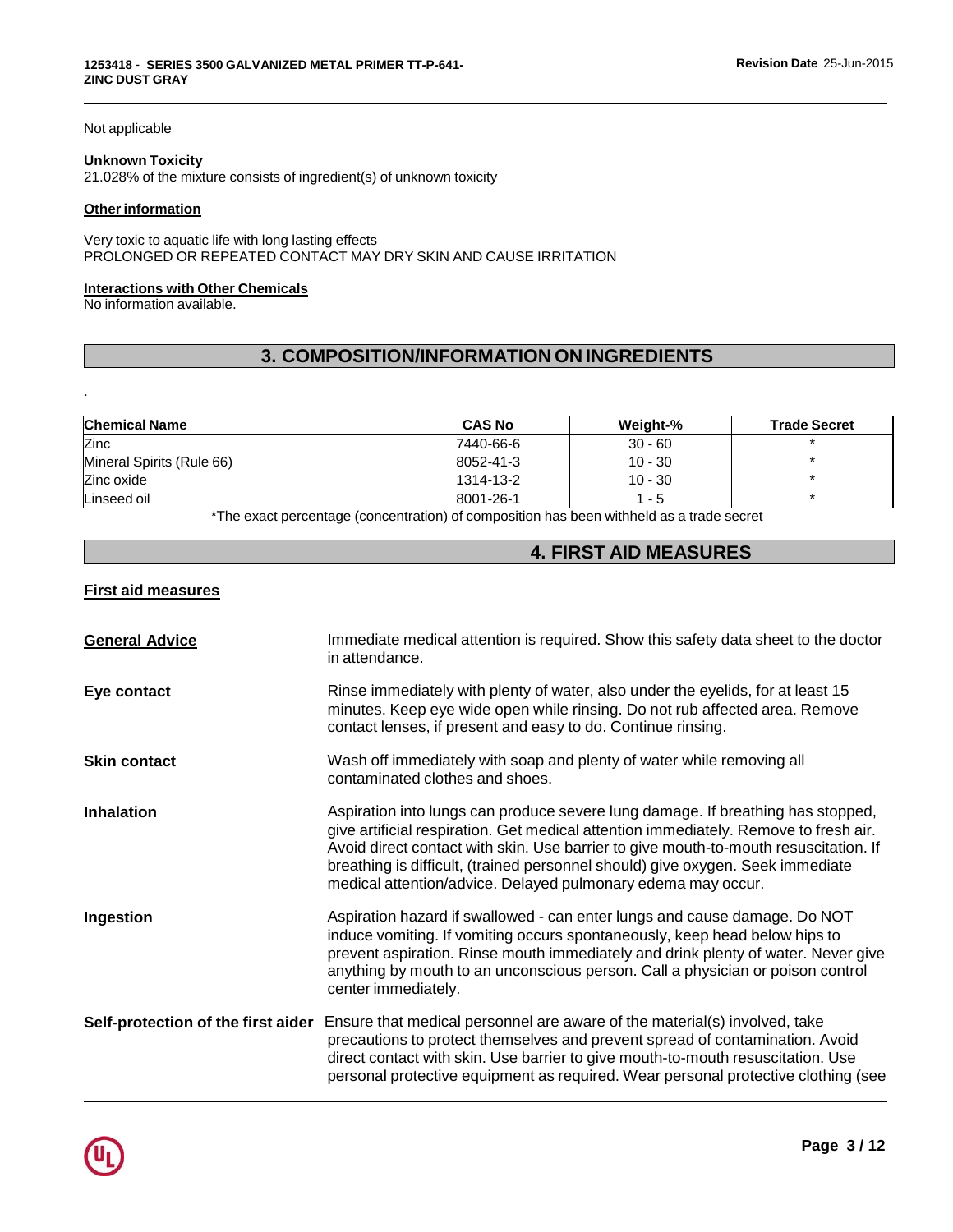section 8). Remove all sources of ignition.

### **Most important symptoms and effects, both acute and delayed**

**Most Important Symptoms and** Difficulty in breathing. Coughing and/ or wheezing. Dizziness. **Effects**

### **Indication of any immediate medical attention and special treatment needed**

**Notes to Physician** Treat symptomatically.

# **5. FIRE-FIGHTING MEASURES**

### **Suitable Extinguishing Media**

Use extinguishing measures that are appropriate to local circumstances and the surrounding environment. Dry chemical. Carbon dioxide (CO2). Water spray. Alcohol resistant foam.

#### **Unsuitable extinguishing media**

CAUTION: Use of water spray when fighting fire may be inefficient.

# **Specific hazards arising from the chemical**

Risk of ignition. Keep product and empty container away from heat and sources of ignition. In the event of fire, cool tanks with water spray. Fire residues and contaminated fire extinguishing water must be disposed of in accordance with local regulations.

**Uniform Fire Code** Combustible Liquid: II

**Hazardous Combustion Products** Carbon oxides.

**Explosion Data Sensitivity to Mechanical Impact** No.

**Sensitivity to Static Discharge** Yes.

#### **Protective equipment and precautions for firefighters**

As in any fire, wear self-contained breathing apparatus pressure-demand, MSHA/NIOSH (approved or equivalent) and full protective gear.

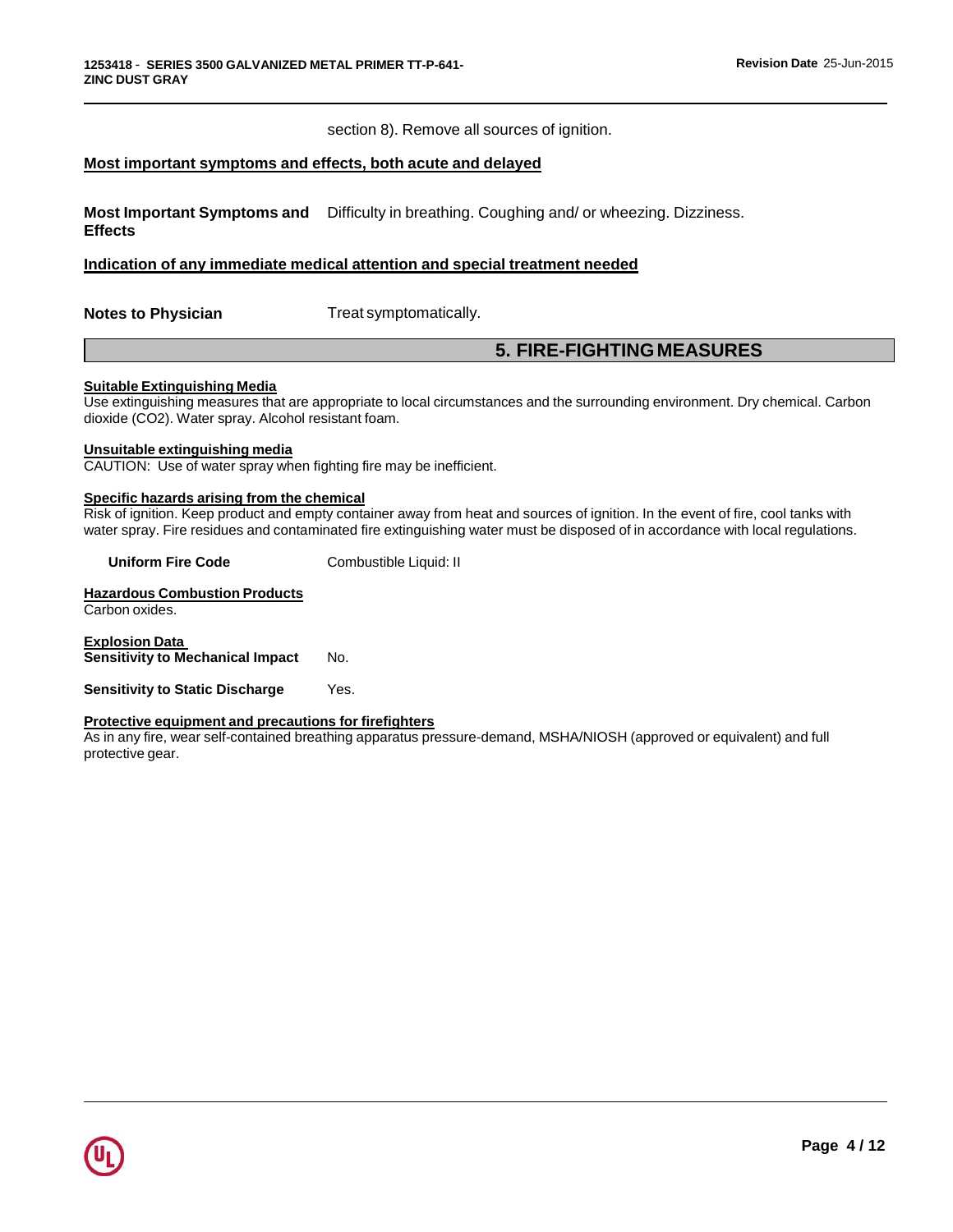# **6. ACCIDENTAL RELEASE MEASURES**

# **Personal precautions, protective equipment and emergency procedures**

| <b>Personal precautions</b>                          | Ensure adequate ventilation. Use personal protective equipment as required. Evacuate<br>personnel to safe areas. See section 8 for more information. Avoid contact with skin, eyes<br>or clothing. Keep people away from and upwind of spill/leak. ELIMINATE all ignition<br>sources (no smoking, flares, sparks or flames in immediate area). Pay attention to<br>flashback. Take precautionary measures against static discharges. All equipment used<br>when handling the product must be grounded. Do not touch or walk through spilled<br>material. |
|------------------------------------------------------|----------------------------------------------------------------------------------------------------------------------------------------------------------------------------------------------------------------------------------------------------------------------------------------------------------------------------------------------------------------------------------------------------------------------------------------------------------------------------------------------------------------------------------------------------------|
| <b>Other Information</b>                             | Refer to protective measures listed in Sections 7 and 8. Ventilate the area.                                                                                                                                                                                                                                                                                                                                                                                                                                                                             |
| <b>Environmental precautions</b>                     |                                                                                                                                                                                                                                                                                                                                                                                                                                                                                                                                                          |
| <b>Environmental precautions</b>                     | Refer to protective measures listed in Sections 7 and 8. Prevent further leakage or spillage<br>if safe to do so. Prevent product from entering drains.                                                                                                                                                                                                                                                                                                                                                                                                  |
| Methods and material for containment and cleaning up |                                                                                                                                                                                                                                                                                                                                                                                                                                                                                                                                                          |
| <b>Methods for containment</b>                       | Prevent further leakage or spillage if safe to do so. Do not touch or walk through spilled<br>material. A vapor suppressing foam may be used to reduce vapors. Dike far ahead of spill<br>to collect runoff water. Keep out of drains, sewers, ditches and waterways.                                                                                                                                                                                                                                                                                    |
| Methods for cleaning up                              | Pick up and transfer to properly labeled containers. Take precautionary measures against<br>static discharges. Dam up. Soak up with inert absorbent material.                                                                                                                                                                                                                                                                                                                                                                                            |

# **7. HANDLING AND STORAGE**

| <b>Precautions for safe handling</b>                         |                                                                                                                                                                                                                                                                                                                                                                                                                                                                                                                                                                                                                                                                                              |
|--------------------------------------------------------------|----------------------------------------------------------------------------------------------------------------------------------------------------------------------------------------------------------------------------------------------------------------------------------------------------------------------------------------------------------------------------------------------------------------------------------------------------------------------------------------------------------------------------------------------------------------------------------------------------------------------------------------------------------------------------------------------|
| <b>Handling</b>                                              | Handle in accordance with good industrial hygiene and safety practice. Avoid contact with<br>skin, eyes or clothing. Do not eat, drink or smoke when using this product. Take off<br>contaminated clothing and wash before reuse. Use personal protection equipment. Avoid<br>breathing vapors or mists. Keep away from heat/sparks/open flames/hot surfaces. - No<br>smoking. Use grounding and bonding connection when transferring this material to prevent<br>static discharge, fire or explosion. Use with local exhaust ventilation. Use spark-proof tools<br>and explosion-proof equipment. Keep in an area equipped with sprinklers. Use according to<br>package label instructions. |
| Conditions for safe storage, including any incompatibilities |                                                                                                                                                                                                                                                                                                                                                                                                                                                                                                                                                                                                                                                                                              |
| <b>Storage</b>                                               | Store locked up. Keep containers tightly closed in a dry, cool and well-ventilated place.<br>Protect from moisture. Keep out of the reach of children. Store away from other materials.<br>Keep away from heat, sparks, flame and other sources of ignition (i.e., pilot lights, electric<br>motors and static electricity). Keep in properly labeled containers. Do not store near<br>combustible materials. Keep in an area equipped with sprinklers. Store in accordance with<br>the particular national regulations. Store in accordance with local regulations.                                                                                                                         |
| <b>Incompatible Products</b>                                 | None known based on information supplied.                                                                                                                                                                                                                                                                                                                                                                                                                                                                                                                                                                                                                                                    |

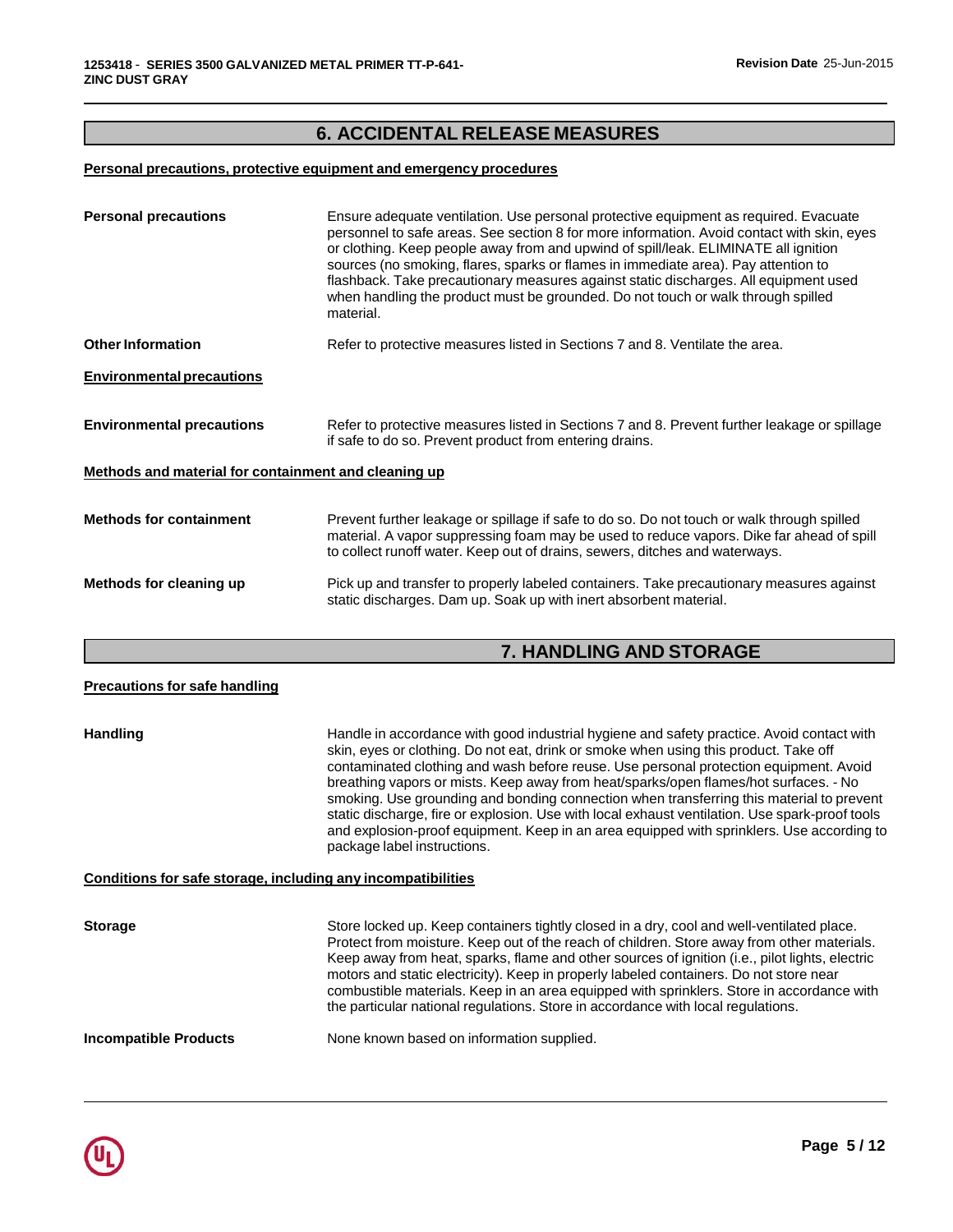# **8. EXPOSURE CONTROLS/PERSONALPROTECTION**

# **Control parameters**

### **Exposure Guidelines**

| <b>Chemical Name</b>      | <b>ACGIHTLV</b>                       | <b>OSHA PEL</b>                                                                           | <b>NIOSH IDLH</b>                        |
|---------------------------|---------------------------------------|-------------------------------------------------------------------------------------------|------------------------------------------|
| Zinc                      | STEL: 10 mg/m <sup>3</sup> respirable | TWA: $5 \text{ mg/m}^3$ fume                                                              | IDLH: $500 \text{ mg/m}^3$               |
| 7440-66-6                 | fraction                              | TWA: 15 mg/m <sup>3</sup> total dust                                                      | Ceiling: 15 mg/m <sup>3</sup> dust       |
|                           |                                       | TWA: 2 mg/m <sup>3</sup> respirable fraction TWA: 5 mg/m <sup>3</sup> respirable fraction | TWA: $5 \text{ mg/m}^3$ dust and fume    |
|                           |                                       |                                                                                           | STEL: 10 mg/m <sup>3</sup> fume          |
| Mineral Spirits (Rule 66) | <b>TWA: 100 ppm</b>                   | TWA: 500 ppm                                                                              | IDLH: 20000 mg/m <sup>3</sup>            |
| 8052-41-3                 |                                       | TWA: 2900 mg/m <sup>3</sup>                                                               | Ceiling: $1800$ mg/m <sup>3</sup> 15 min |
|                           |                                       | (vacated) TWA: 100 ppm                                                                    | TWA: 350 mg/m <sup>3</sup>               |
|                           |                                       | (vacated) TWA: 525 mg/m <sup>3</sup>                                                      |                                          |
| Zinc oxide                | STEL: 10 mg/m <sup>3</sup> respirable | TWA: $5 \text{ mg/m}^3$ fume                                                              | IDLH: $500 \text{ mg/m}^3$               |
| 1314-13-2                 | fraction                              | TWA: 15 mg/m <sup>3</sup> total dust                                                      | Ceiling: 15 mg/m <sup>3</sup> dust       |
|                           |                                       | TWA: $2 \text{ mq/m}^3$ respirable fraction TWA: $5 \text{ mq/m}^3$ respirable fraction   | TWA: $5 \text{ mg/m}^3$ dust and fume    |
|                           |                                       | (vacated) TWA: $5 \text{ mg/m}^3$ fume                                                    | STEL: 10 mg/m <sup>3</sup> fume          |
|                           |                                       | (vacated) TWA: 10 mg/m <sup>3</sup> total                                                 |                                          |
|                           |                                       | dust                                                                                      |                                          |
|                           |                                       | (vacated) TWA: $5 \text{ mg/m}^3$                                                         |                                          |
|                           |                                       | respirable fraction                                                                       |                                          |
|                           |                                       | (vacated) STEL: 10 mg/m <sup>3</sup> fume                                                 |                                          |

ACGIH TLV: American Conference of Governmental Industrial Hygienists - Threshold Limit Value OSHA PEL: Occupational Safety and Health *Administration - Permissible Exposure Limits Immediately Dangerous to Life or Health*

**Other Exposure Guidelines** Vacated limits revoked by the Court of Appeals decision in AFL-CIO v. OSHA, 965 F.2d 962 (11th Cir., 1992)

#### **Appropriate engineering controls**

| <b>Engineering Measures</b> | Showers<br>Eyewash stations<br>Ventilation systems |
|-----------------------------|----------------------------------------------------|
|                             |                                                    |

### **Individual protection measures, such as personal protective equipment**

| Eye/face protection           | Tight sealing safety goggles.                                                                                                                                                                                                                                                                                                                         |
|-------------------------------|-------------------------------------------------------------------------------------------------------------------------------------------------------------------------------------------------------------------------------------------------------------------------------------------------------------------------------------------------------|
| Skin and body protection      | Wear protective gloves and protective clothing. Long sleeved clothing. Chemical resistant<br>apron. Impervious gloves. Antistatic boots.                                                                                                                                                                                                              |
| <b>Respiratory protection</b> | No protective equipment is needed under normal use conditions. If exposure limits are<br>exceeded or irritation is experienced, ventilation and evacuation may be required.                                                                                                                                                                           |
| <b>Hygiene Measures</b>       | Handle in accordance with good industrial hygiene and safety practice. Do not eat, drink or<br>smoke when using this product. Wash hands before breaks and immediately after handling<br>the product. Contaminated work clothing should not be allowed out of the workplace.<br>Regular cleaning of equipment, work area and clothing is recommended. |

# **9. PHYSICAL AND CHEMICAL PROPERTIES**

#### **Physical and Chemical Properties**

**Physical state** Liquid

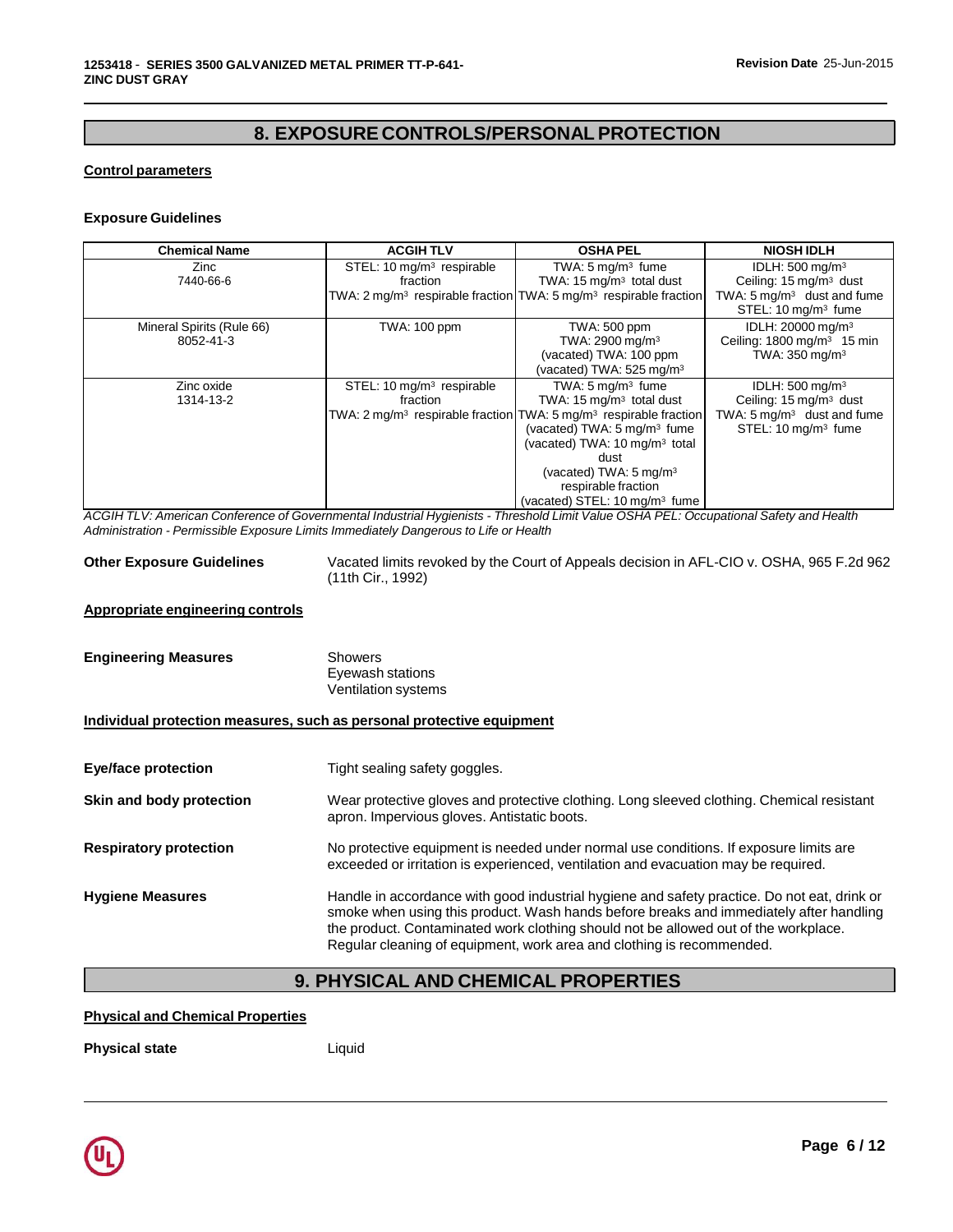| Appearance<br>Color                                                                                           | Gray<br>No information available                               | Odor<br><b>Odor Threshold</b> | Odorless<br>No information available |
|---------------------------------------------------------------------------------------------------------------|----------------------------------------------------------------|-------------------------------|--------------------------------------|
| <b>Propert</b>                                                                                                | Values                                                         | <b>Remarks Method</b>         |                                      |
| Y                                                                                                             |                                                                |                               |                                      |
| рH                                                                                                            | <b>UNKNOWN</b>                                                 | None known                    |                                      |
| Melting / freezing point                                                                                      | No data available                                              | None known                    |                                      |
| Boiling point / boiling range                                                                                 | >37 °C / > 99 °F                                               | None known                    |                                      |
| <b>Flash Point</b>                                                                                            | 43 C / 109 F                                                   | None known                    |                                      |
| <b>Evaporation Rate</b>                                                                                       | No data available                                              | None known                    |                                      |
| <b>Flammability (solid, gas)</b>                                                                              | No data available                                              | None known                    |                                      |
| <b>Flammability Limit in Air</b>                                                                              |                                                                |                               |                                      |
| <b>Upper flammability limit</b>                                                                               | No data available                                              |                               |                                      |
| Lower flammability limit                                                                                      | No data available                                              |                               |                                      |
| Vapor pressure                                                                                                | No data available                                              | None known                    |                                      |
| <b>Vapor density</b>                                                                                          | No data available                                              | None known                    |                                      |
| <b>Specific</b>                                                                                               | Gravity                                                        | None known                    |                                      |
|                                                                                                               | 1.978                                                          | None known                    |                                      |
| <b>Water Solubility</b>                                                                                       | Virtually insoluble                                            | None known                    |                                      |
| Solubility in other solvents                                                                                  | No data available                                              | None known                    |                                      |
| Partition coefficient: n-octanol/waterNo data available                                                       |                                                                | None known                    |                                      |
| Autoignition<br>temperature                                                                                   | available<br>data<br>No.                                       | None known                    |                                      |
| Decomposition temperature                                                                                     | data available<br>No.                                          | None known                    |                                      |
| <b>Kinematic viscosity</b>                                                                                    | No data available                                              |                               |                                      |
| <b>Dynamic viscosity</b>                                                                                      | No data available                                              | None known                    |                                      |
| <b>Explosive properties</b>                                                                                   | No data available                                              |                               |                                      |
| <b>Oxidizing properties</b>                                                                                   | No data available                                              |                               |                                      |
| <b>Other Information</b>                                                                                      |                                                                |                               |                                      |
| <b>Softening Point</b><br><b>VOC Content (%)</b><br><b>Particle Size</b><br><b>Particle Size Distribution</b> | No data available<br>41% (v/v); 16% (v/w)<br>No data available |                               |                                      |

# **10. STABILITY AND REACTIVITY**

### **Reactivity**

No data available.

**Chemical stability** Stable under recommended storage conditions. **Possibility of Hazardous Reactions** None under normal processing. **Hazardous Polymerization** Hazardous polymerization does not occur.

**Conditions to avoid** Heat, flames and sparks. **Incompatible materials** None known based on information supplied. **Hazardous Decomposition Products** Carbon oxides.

# **11. TOXICOLOGICALINFORMATION**

## **Information on likely routes of exposure**

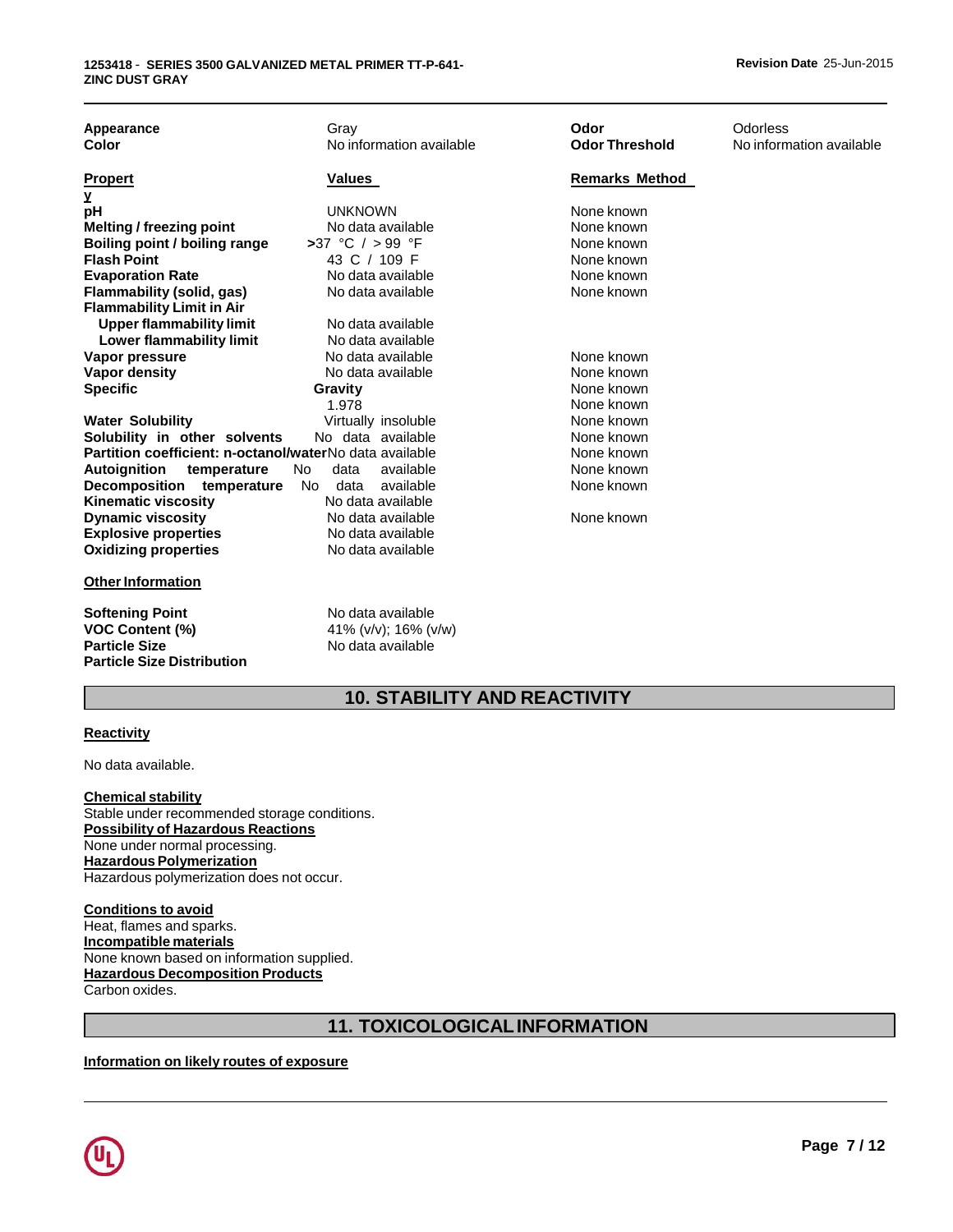### **Product Information** .

| <b>Inhalation</b>   | Specific test data for the substance or mixture is not available. Aspiration into lungs can<br>produce severe lung damage. May cause pulmonary edema. Pulmonary edema can be<br>fatal. May cause irritation of respiratory tract.                      |
|---------------------|--------------------------------------------------------------------------------------------------------------------------------------------------------------------------------------------------------------------------------------------------------|
| Eye contact         | Specific test data for the substance or mixture is not available. May cause irritation.                                                                                                                                                                |
| <b>Skin contact</b> | Repeated exposure may cause skin dryness or cracking.                                                                                                                                                                                                  |
| Ingestion           | Specific test data for the substance or mixture is not available. Potential for aspiration if<br>swallowed. May cause lung damage if swallowed. Aspiration may cause pulmonary edema<br>and pneumonitis. May be fatal if swallowed and enters airways. |

### **Component Information**

| <b>Chemical Name</b> | Oral LD50               | Dermal LD50 | <b>Inhalation LC50</b> |
|----------------------|-------------------------|-------------|------------------------|
| Zinc oxide           | ٔ Rat )<br>- 5000 mg/kg |             |                        |
| 1314-13-2            |                         |             |                        |

### **Information on toxicological effects**

| <b>Symptoms</b>                                           | Difficulty in breathing. Coughing and/ or wheezing. Asthma-like and/ or skin allergy-like<br>symptoms.                                                                                   |
|-----------------------------------------------------------|------------------------------------------------------------------------------------------------------------------------------------------------------------------------------------------|
|                                                           | Delayed and immediate effects as well as chronic effects from short and long-term exposure                                                                                               |
| <b>Sensitization</b>                                      | No information available.                                                                                                                                                                |
| <b>Mutagenic Effects</b>                                  | There is no data available for this product. Contains a known or suspected mutagen.                                                                                                      |
| Carcinogenicity                                           | Contains no ingredient listed as a carcinogen.                                                                                                                                           |
| <b>Reproductive toxicity</b>                              | No information available.                                                                                                                                                                |
| <b>STOT - single exposure</b>                             | No information available.                                                                                                                                                                |
| <b>STOT - repeated exposure</b>                           | No information available.                                                                                                                                                                |
| <b>Chronic Toxicity</b>                                   | No known effect based on information supplied. Contains a known or suspected mutagen.<br>Possible risk of irreversible effects. Aspiration may cause pulmonary edema and<br>pneumonitis. |
| <b>Target Organ Effects</b>                               | May affect the genetic material in germ cells (sperm and eggs). Respiratory system.                                                                                                      |
| <b>Aspiration Hazard</b>                                  | No information available.                                                                                                                                                                |
| <b>Numerical measures of toxicity Product Information</b> |                                                                                                                                                                                          |

**The following values are calculated based on chapter 3.1 of the GHS document**

**ATEmix (oral)** 28,933.00 mg/kg

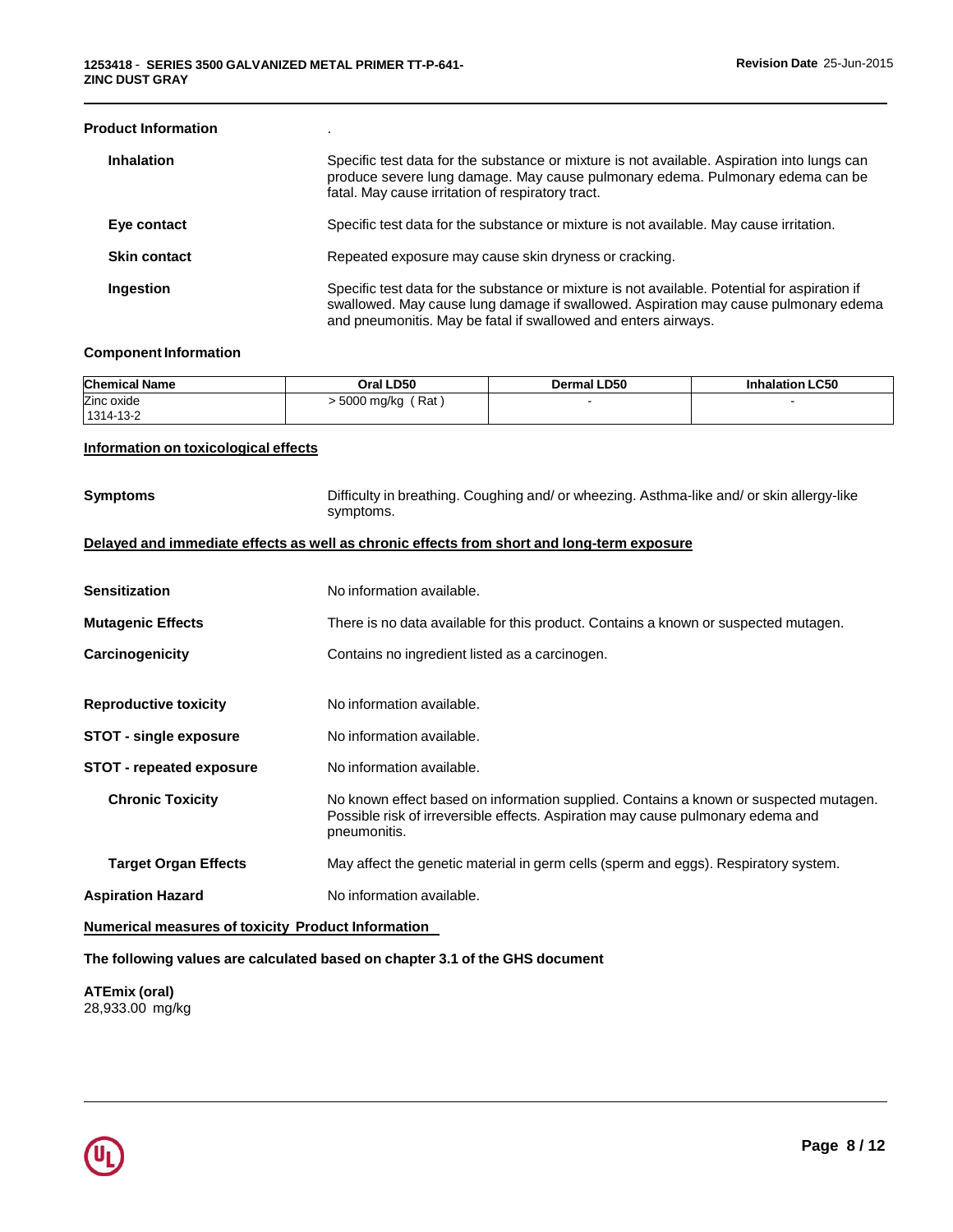# **12. ECOLOGICALINFORMATION**

### **Ecotoxicity**

Very toxic to aquatic life with long lasting effects.

| <b>Chemical Name</b> | <b>Toxicity to Algae</b>                                                                                                                     | <b>Toxicity to Fish</b>                                                                                                                                                                                                                                                                                                                                                               | Toxicity to           | Daphnia Magna (Water                     |
|----------------------|----------------------------------------------------------------------------------------------------------------------------------------------|---------------------------------------------------------------------------------------------------------------------------------------------------------------------------------------------------------------------------------------------------------------------------------------------------------------------------------------------------------------------------------------|-----------------------|------------------------------------------|
| Zinc<br>7440-66-6    | 96h EC50: 0.11 - 0.271<br>mg/L (Pseudokirchneriella<br>subcapitata) 72h EC50:<br>$0.09 - 0.125$ mg/L<br>(Pseudokirchneriella<br>subcapitata) | 96h LC50: 2.16 - 3.05 mg/L<br>(Pimephales promelas) 96h<br>LC50: 0.211 - 0.269 mg/L<br>(Pimephales promelas) 96h<br>$LC50: = 2.66$ mg/L<br>(Pimephales promelas) 96h<br>$LC50: = 30$ mg/L (Cyprinus<br>carpio) 96h LC50: = $0.45$<br>mg/L (Cyprinus carpio) 96h<br>$LC50: = 7.8$ mg/L (Cyprinus<br>carpio) 96h $LC50: = 3.5$<br>mg/L (Lepomis macrochirus)<br>96h LC50: = $0.24$ mg/L | <b>Microorganisms</b> | Flea)<br>48h EC50: 0.139 - 0.908<br>mg/L |
|                      |                                                                                                                                              | (Oncorhynchus mykiss) 96h<br>$LC50: = 0.59$ mg/L<br>(Oncorhynchus mykiss) 96h<br>$LC50: = 0.41$ mg/L<br>(Oncorhynchus mykiss)                                                                                                                                                                                                                                                         |                       |                                          |

#### **Persistence and Degradability**

No information available.

### **Bioaccumulation**

No information available

### **Other adverse effects**

No information available.

# **13. DISPOSALCONSIDERATIONS**

### **Waste treatment methods**

| Disposal methods              | This material, as supplied, is a hazardous waste according to federal regulations (40 CFR)<br>261). |
|-------------------------------|-----------------------------------------------------------------------------------------------------|
| <b>Contaminated Packaging</b> | Do not reuse empty containers.                                                                      |
| <b>US EPA Waste Number</b>    | D001                                                                                                |

### **California Hazardous Waste Codes** 331

This product contains one or more substances that are listed with the State of California as a hazardous waste.

| <b>Chemical Name</b>    | California Hazardous Waste |
|-------------------------|----------------------------|
| Zinc<br>7440-66-6       | Ignitable powder Toxic     |
| Zinc oxide<br>1314-13-2 | Toxic                      |

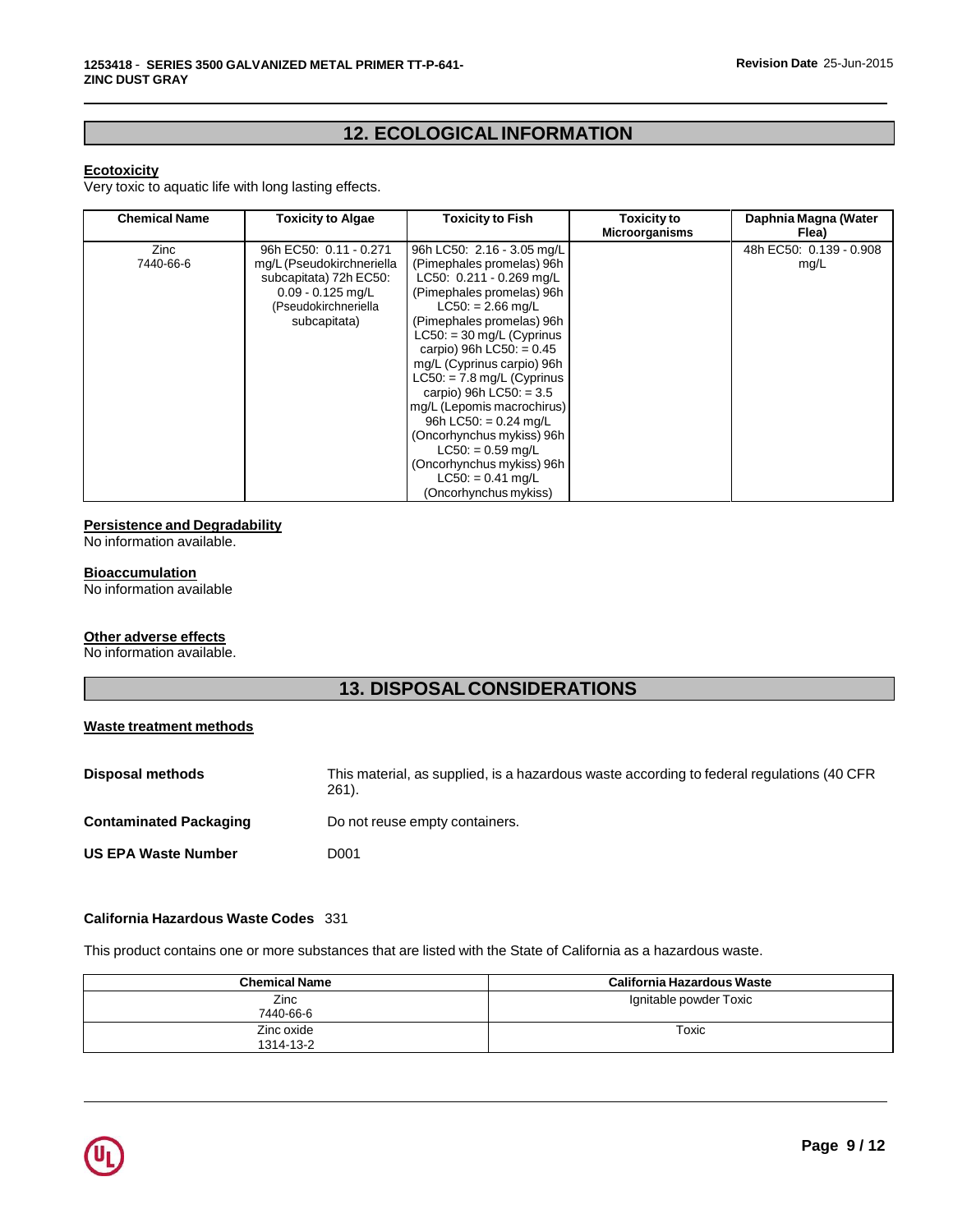# **14. TRANSPORTINFORMATION**

| <b>DOT</b><br><b>Proper Shipping Name</b><br><b>Hazard Class</b>  | <b>NOT REGULATED</b><br><b>NON REGULATED</b><br>N/A                                             |
|-------------------------------------------------------------------|-------------------------------------------------------------------------------------------------|
| <u>TDG</u>                                                        | Not regulated                                                                                   |
| <u>MEX</u>                                                        | Not regulated                                                                                   |
| <u>ICAO</u>                                                       | Not regulated                                                                                   |
| <u>IATA</u><br><b>Proper Shipping Name</b><br><b>Hazard Class</b> | Not regulated<br>NON REGULATED<br>N/A                                                           |
| <b>IMDG/IMO</b><br><b>Hazard Class</b><br><b>Marine Pollutant</b> | Not regulated<br>N/A<br>Product is a marine pollutant according to the criteria set by IMDG/IMO |
| RID                                                               | Not regulated                                                                                   |
| <u>ADR</u>                                                        | Not regulated                                                                                   |
| <b>ADN</b>                                                        | Not regulated                                                                                   |

# **15. REGULATORYINFORMATION**

|  | <b>International Inventories</b> |  |
|--|----------------------------------|--|
|--|----------------------------------|--|

TSCA Complies DSL DSL All components are listed either on the DSL or NDSL.

**TSCA** - United States Toxic Substances Control Act Section 8(b) Inventory **DSL/NDSL** - Canadian Domestic Substances List/Non-Domestic Substances List

### **US Federal Regulations**

### **SARA 313**

Section 313 of Title III of the Superfund Amendments and Reauthorization Act of 1986 (SARA). This product contains a chemical or chemicals which are subject to the reporting requirements of the Act and Title 40 of the Code of Federal Regulations, Part 372

| <b>Chemical Name</b>                  | <b>CAS No</b> | Weight-%  | SARA 313 - Threshold<br>Values % |
|---------------------------------------|---------------|-----------|----------------------------------|
| Zinc - 7440-66-6                      | 7440-66-6     | $30 - 60$ | 1.0                              |
| Zinc oxide - 1314-13-2                | 1314-13-2     | $10 - 30$ | 1.0                              |
| <b>SARA 311/312 Hazard Categories</b> |               |           |                                  |
| <b>Acute Health Hazard</b>            | Yes           |           |                                  |
| <b>Chronic Health Hazard</b>          | Yes           |           |                                  |
| <b>Fire Hazard</b>                    | Yes           |           |                                  |
| Sudden release of pressure hazard     | No            |           |                                  |
| <b>Reactive Hazard</b>                | No            |           |                                  |

### **CWA (Clean Water Act)**

This product contains the following substances which are regulated pollutants pursuant to the Clean Water Act (40 CFR 122.21 and 40 CFR 122.42)

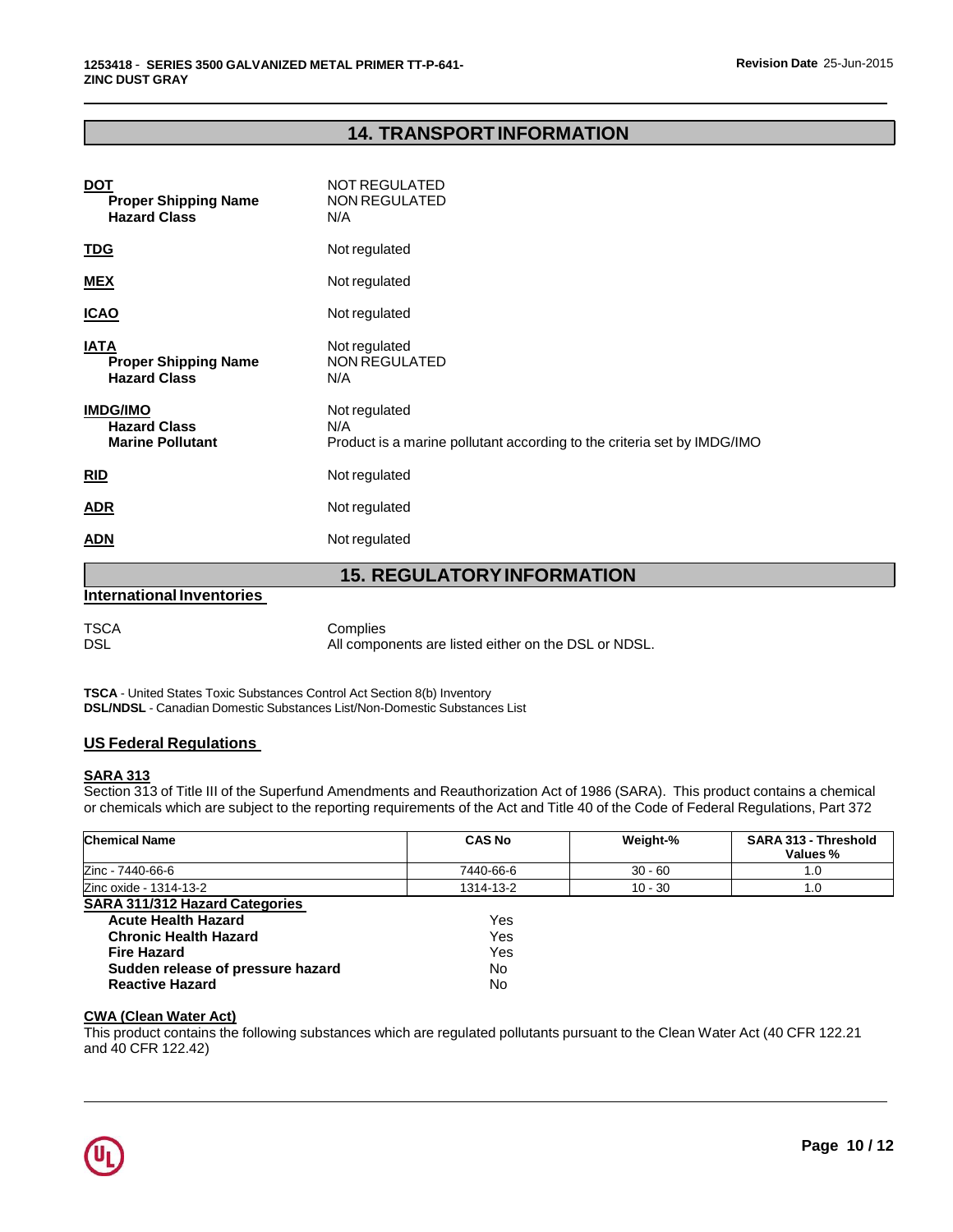|                         | Quantities |   | <b>Substances</b> |
|-------------------------|------------|---|-------------------|
| Zinc<br>7440-66-6       |            | Λ |                   |
| Zinc oxide<br>1314-13-2 |            |   |                   |

#### **CERCLA**

.

This material, as supplied, contains one or more substances regulated as a hazardous substance under the Comprehensive Environmental Response Compensation and Liability Act (CERCLA) (40 CFR 302)

| <b>Chemical Name</b>                                                                                                                                                                                                                                                                                                                                                                                                                                                                  | <b>Hazardous Substances RQs</b> | <b>Extremely Hazardous Substances</b><br><b>RQs</b> | RQ                                        |
|---------------------------------------------------------------------------------------------------------------------------------------------------------------------------------------------------------------------------------------------------------------------------------------------------------------------------------------------------------------------------------------------------------------------------------------------------------------------------------------|---------------------------------|-----------------------------------------------------|-------------------------------------------|
| Zinc<br>7440-66-6                                                                                                                                                                                                                                                                                                                                                                                                                                                                     | 1000 lb                         |                                                     | RQ 454 kg final RQ<br>RQ 1000 lb final RQ |
| $\mathbf{1} \cdot \mathbf{A} \cdot \mathbf{A} \cdot \mathbf{A} \cdot \mathbf{A} \cdot \mathbf{A} \cdot \mathbf{A} \cdot \mathbf{A} \cdot \mathbf{A} \cdot \mathbf{A} \cdot \mathbf{A} \cdot \mathbf{A} \cdot \mathbf{A} \cdot \mathbf{A} \cdot \mathbf{A} \cdot \mathbf{A} \cdot \mathbf{A} \cdot \mathbf{A} \cdot \mathbf{A} \cdot \mathbf{A} \cdot \mathbf{A} \cdot \mathbf{A} \cdot \mathbf{A} \cdot \mathbf{A} \cdot \mathbf{A} \cdot \mathbf{A} \cdot \mathbf{A} \cdot \mathbf{$ |                                 |                                                     |                                           |

# **US State Regulations**

# **California Proposition 65**

This product does not contain any Proposition 65 chemicals.

# **U.S. State Right-to-Know Regulations**

| <b>Chemical Name</b>      | New Jersey | <b>Massachusetts</b> | Pennsylvania | <b>Rhode Island</b> | <b>Illinois</b> |
|---------------------------|------------|----------------------|--------------|---------------------|-----------------|
| Zinc                      | ⌒          |                      | ⌒            |                     |                 |
| 7440-66-6                 |            |                      |              |                     |                 |
| Mineral Spirits (Rule 66) | ⌒          |                      | ⌒            |                     |                 |
| 8052-41-3                 |            |                      |              |                     |                 |
| Zinc oxide                | ∧          |                      |              |                     |                 |
| 1314-13-2                 |            |                      |              |                     |                 |
| Linseed oil               |            |                      | ↗            |                     |                 |
| 8001-26-1                 |            |                      |              |                     |                 |

# **International Regulations**

| Component                                        | <b>Carcinogen Status</b> | <b>Exposure Limits</b>                                                                                         |
|--------------------------------------------------|--------------------------|----------------------------------------------------------------------------------------------------------------|
| Mineral Spirits (Rule 66)<br>8052-41-3 (10 - 30) |                          | Mexico: TWA 100 ppm<br>Mexico: TWA 523 mg/m $3$<br>Mexico: STEL 200 ppm<br>Mexico: STEL 1050 mg/m <sup>3</sup> |
| Zinc oxide<br>$1314 - 13 - 2(10 - 30)$           |                          | Mexico: TWA 5 mg/m <sup>3</sup><br>Mexico: TWA 10 mg/m <sup>3</sup><br>Mexico: STEL 10 mg/m <sup>3</sup>       |

#### **Canada WHMIS Hazard Class**

Not determined

|                    | <b>16. OTHER INFORMATION</b>                                |                                                         |                          |                                                  |
|--------------------|-------------------------------------------------------------|---------------------------------------------------------|--------------------------|--------------------------------------------------|
| <b>NFPA</b>        | <b>Health Hazards 2</b>                                     | <b>Flammability 2</b>                                   | Instability 0            | <b>Physical and</b><br><b>Chemical Hazards -</b> |
| <b>HMIS</b>        | Health Hazards *2                                           | <b>Flammability 2</b>                                   | <b>Physical Hazard 0</b> | <b>Personal Protection</b><br>x                  |
|                    | <b>Chronic Hazard Star Legend</b> * = Chronic Health Hazard |                                                         |                          |                                                  |
| <b>Prepared By</b> | Latham, NY 12110                                            | <b>Product Stewardship</b><br>23 British American Blvd. |                          |                                                  |